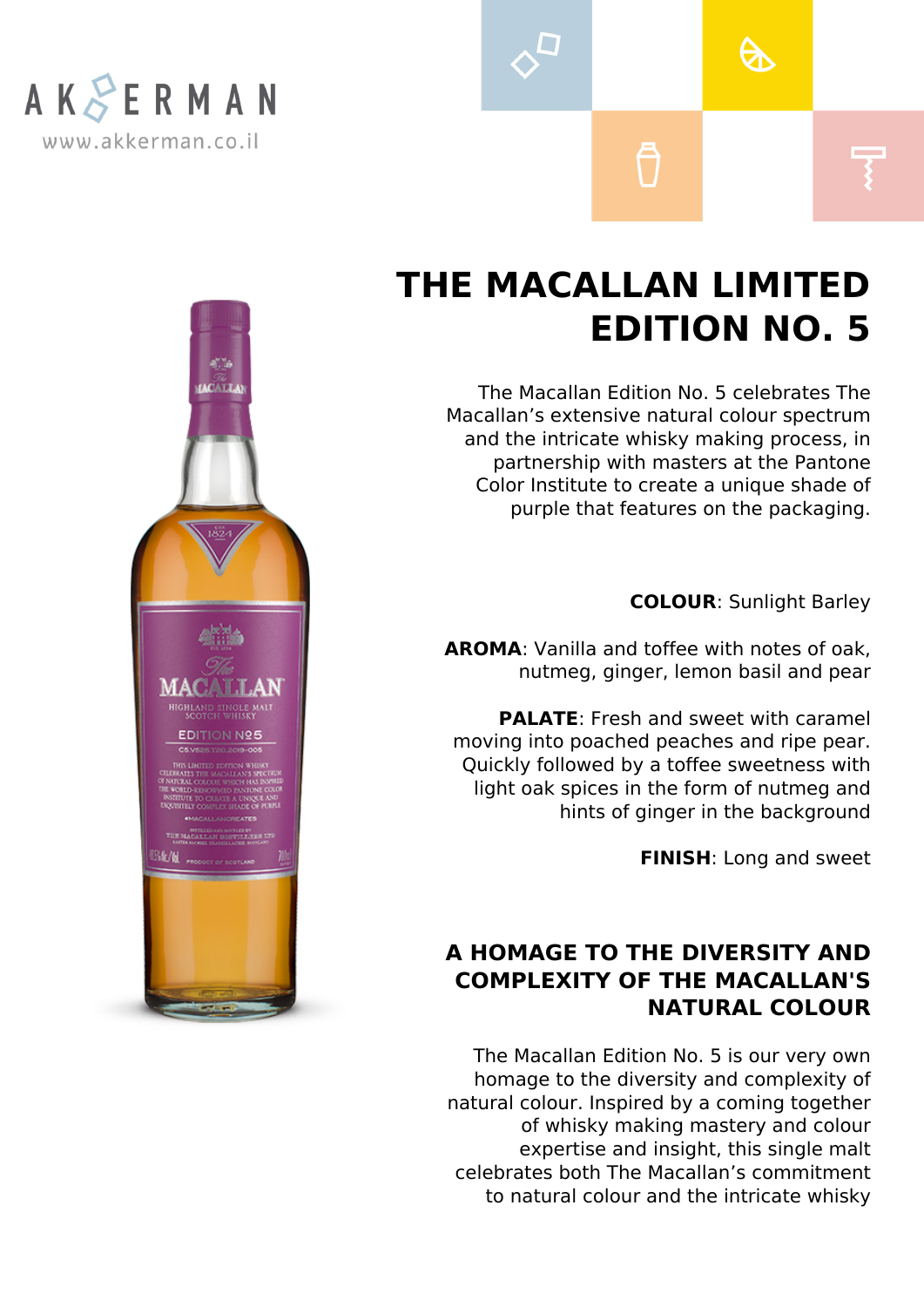making process.

100% natural in colour, all of our exceptional whiskies from The Macallan are shaped from time spent in the very best casks; maturing, nurturing and developing character. World renowned colour masters at the Pantone Color Institute created a uniquely bold shade of purple; reflecting an enigmatic, multifaceted and intricate combination of red and blue.

With The Macallan Edition No. 5, it is the complexity and precision of the whisky making process which defines this colour creation; showcasing the infinite hues, creativity and expertise which harnesses the natural colour of The Macallan.

We are surrounded by colour; it shapes our everyday lives. From defining moods, shaping perceptions, distracting thoughts and changing behaviour, it is a powerful force that can communicate without words.

Every Macallan single malt reveals the unrivalled commitment to the mastery of wood and spirit for which The Macallan has been known since it was established in 1824. It is an expression of our enduring desire to go beyond ordinary, to seek out the extraordinary, and create peerless single malts.

With an unflinching commitment to put sherry casks at the heart of The Macallan single malt, our reputation for the extraordinary is testament to the exceptional oak casks in which we mature our spirit.

Sourced, crafted, toasted and seasoned under the watchful eye of The Macallan Master of Wood, these hand-picked casks are delivered to the demanding specifications of The Macallan Master Distiller and his team. Once filled, the maturing spirit remains undisturbed in the same casks for the necessary number of years it needs to be